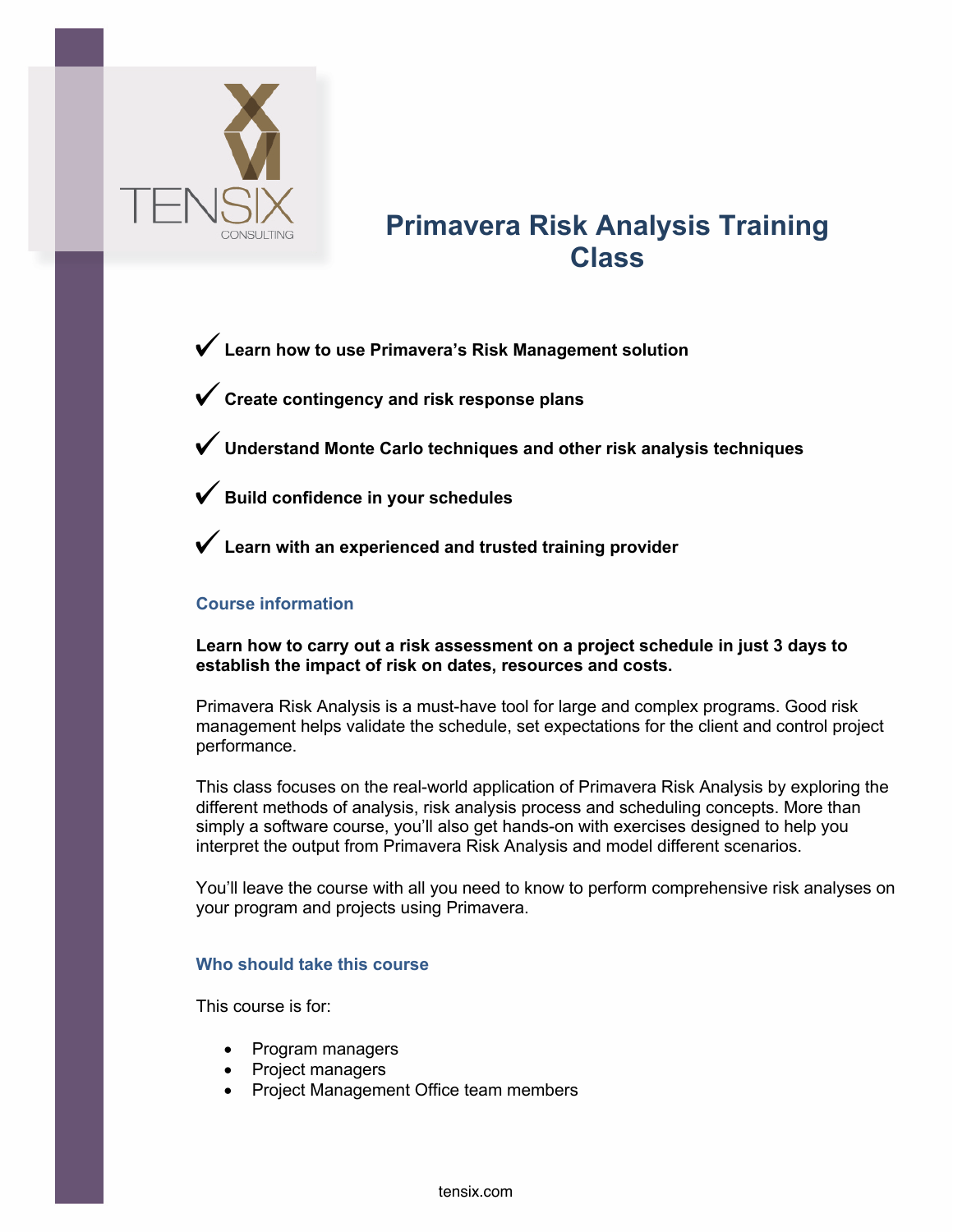

• Risk managers/Risk analysts

Prerequisites: Attendees should be familiar with basic project management techniques to get the most from this Primavera Risk Analysis training class.

## **What's included**

- Three days of live instructor-led training
- Risk analysis workshop for hands-on practice

#### **Dates and Prices**

Contact us for the latest dates and prices.

Get in touch by phone at (703) 910-2600 or email to book places for yourself or colleagues.